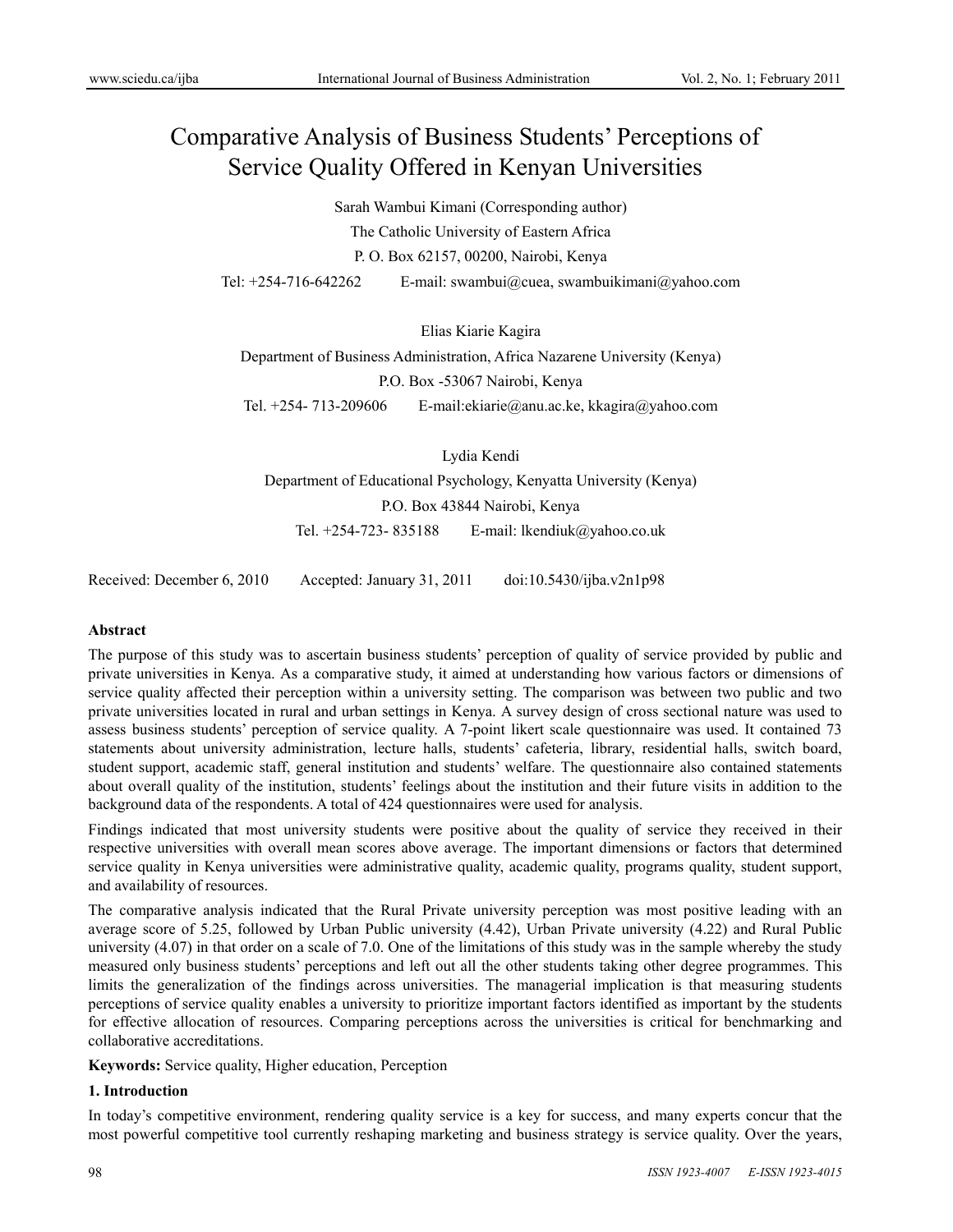service quality has been linked with increased profitability and is seen as providing an important competitive advantage by generating repeat sales, positive word of mouth feedback, customer loyalty and competitive product and service differentiation.

As Zeithaml, Bitner and Glemler (Zeithaml, Bitner, & Glemler, 2009) point out that the issue of highest priority involves understanding the impact of service quality on profit and other financial outcomes of the organization. Service quality spreads from business to education. Many higher education institutions have been stimulated and influenced by service quality both for teaching and administrative support functions. Focusing on the customer is an essential principle of service quality, and the customers for the services of a higher education institution fall into five groups; the students, the employees, the government and the public sector, and the industry and wider community (Martensen, Gronholdt, Elkildsen, & Kristensen, 2000). The primary customers are the students (Wallace, 1999). Thus, without students to teach there is no business for higher education institutions or service to provide. As if to validate the status of students as the customer, on behalf of the UK government, the Higher Education Funding Council for England (HEFCE) introduces a National Student Survey aiming at final year students, seeking their views on a number of aspects of course teaching, assessment and support provided by their universities. The survey assumes that students are, inter alia, customers of the higher education institution at which they enrolled (HEFCE, 2003 as quoted by Douglas, et.al, 2008). The growth in importance of service quality has been influenced greatly by the changing nature of the world economies and the customers' changing needs, tastes and preferences. The move has also been fueled by the growth in consumerism, world travel and the competitive business environments. Service quality has become a critical factor in enabling firms to achieve a differential advantage over their competitors and thus, it makes a significant contribution to profitability and productivity (Sanchez, et.al, 2007). Indeed, service quality has become a key concept in a competitive corporate strategy. Zeithaml, Parasuraman and Berry (1988) identified two major payoffs of quality; quality creates true customers and it leads to efficiencies. Excellent service pays off because it creates true customers who are like annuities. They keep pumping revenues into an organization. Quality improvements lead to operational efficiencies beyond those associated with scale economies. This is because, quality improvements, (both in products and services) lowers defects, service errors and customer complaints. Thus service quality does pay.

#### *1.1. Service Quality in Higher Education*

Service quality is a pervasive strategic force and a key strategic issue in any organization. It is no surprise that practitioners and academics alike are keen on accurately measuring and understanding issues affecting service quality delivery. Today, many universities are being driven towards commercial competition imposed by environmental challenges. Tertiary institutions, in general, need to be concerned not only with what the society values in the skills and abilities of their graduates, but also how their students feel about their educational experience (Bemowski, 1991). A survey conducted by Owlia and Aspinwall (1997) examined the views of different professional and practitioners on the quality in higher education. They concluded that customer-orientation in higher education is a generally accepted principle. They construed that from the different customers of higher education, students were given the highest rank. Thus, students' experience in a university should be a key issue of which performance indicators need to address. It therefore becomes important to identify determinant or critical factors affecting students perception of the quality of service that they receive since they are the primary customers. Research in the area of students perception on overall service quality in universities may be scanty. However, student evaluation of teaching quality in higher education is a well organized practice and research on the subject has been conducted for many years (ONeil, 1997). The merits of student evaluation have been well debated, with some academics arguing that students are not suitably qualified to judge quality of teaching (Wallace, 1999). Others have strongly supported use of student evaluation for quality assurance purposes (Oldfield, and Baron, 2000). The increasingly competitive environment has led to a number of higher education institutions to monitor levels of student satisfaction as an indicator of quality. This is consistent with the total quality management (TQM) approach. Wiklud and Wiklud (1999) reported that several universities are now adopting TQM and as a result, a customer focus has become core value for many. While the precept that students are customers is not universally accepted (Wallace, 1999) there has been growing support for the use of student satisfaction surveys as an indicator of teaching quality. Furthermore, Murray (1997) reports that the use of these surveys has led to measurable improvements in teaching quality. As such, student feedback can be used as an effective tool for quality enhancement. Harvey (1995) also advises that student satisfaction goes hand in hand with the development of a culture of continuous quality improvement.

#### *1.2. Service Quality in Africa Higher Education*

Many studies have been done in Africa in relation to quality of education. One of these studies was done by Bornman (2004) on programme review guidelines for quality assurance in higher education in South Africa. The research included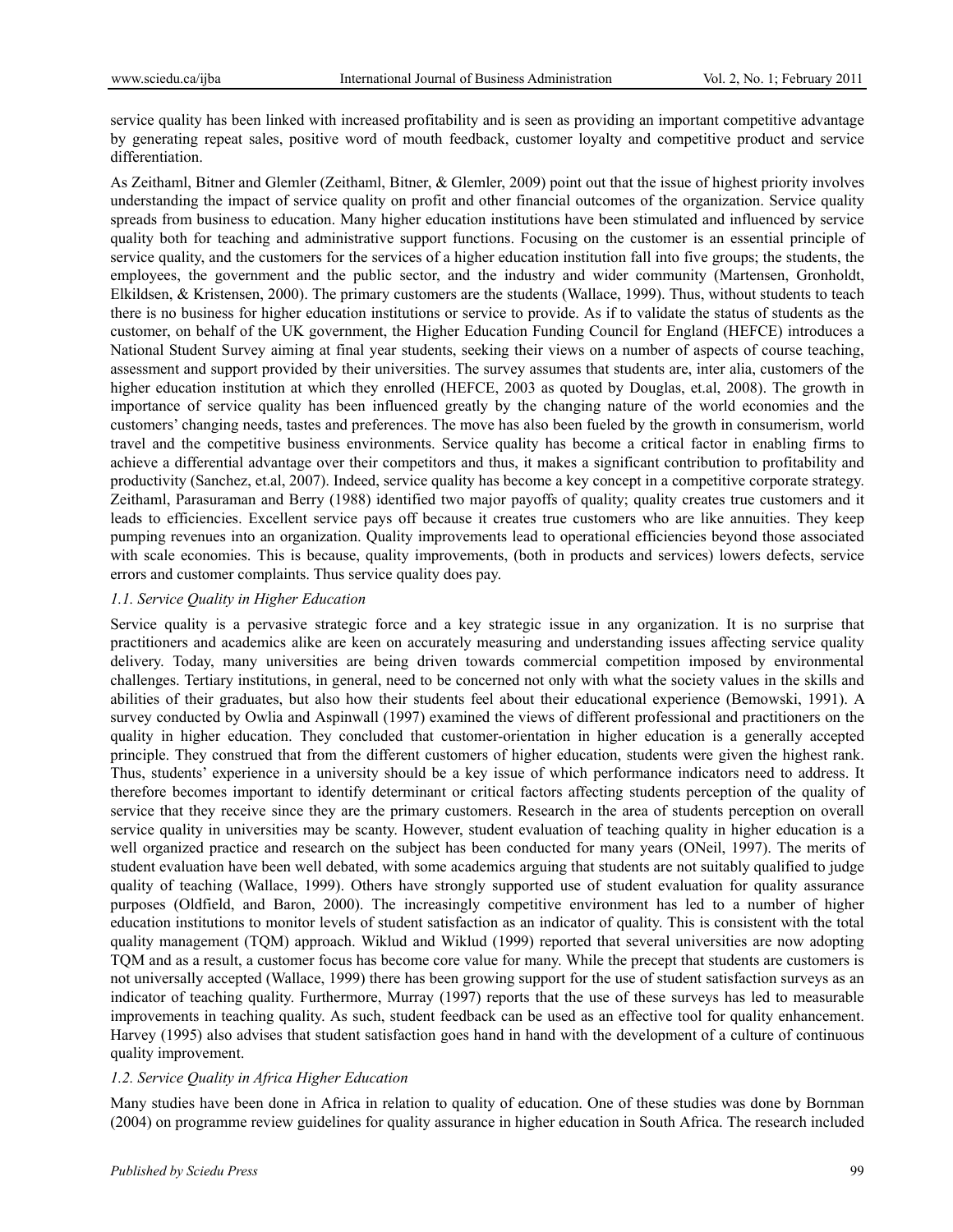an investigation into national and international quality assurance models and the procedures, techniques and strategies relating to quality assurance and quality enhancement. In the literature report on interpretation and definition of quality of education, Bornman (2004) notes that since there are many actors involved (such as the students, lecturers, administration, government, professional bodies, employers and society in general) each with their own and sometimes conflicting interpretation of quality, it becomes difficult to arrive at a standard definition. He cautions that since the concept of quality does not lend itself to a straight forward interpretation, especially within the South African context, an open and flexible approach should be followed when dealing with quality in higher education. He further argues that in South Africa, there should rather be reference to notions of quality instead of a definition. These notions are: quality exemplified in an exceptionally high standard; quality as transformation; quality in terms of fitness for purpose; quality as quest for zero defect; quality as value for money and quality as a product evaluated against customer satisfaction. In addition, Bornman argues convincingly for education for sustainability which is bound to contribute to good quality teaching and learning in higher education. On programme evaluation, Bornman (2004) argues that educational programs should have criteria, standards, methods and measures for determining the level of knowledge, skills and abilities required of lecturers and students. He concluded that quality assurance requires a systematic, structures and continuous attention to quality in terms of quality maintenance and quality enhancement. Manyaga (2008) researched on the standards to assure quality in tertiary education in Tanzania and found out that accreditation standards were useful in instilling best practices in Education and training. However, education and training institutions needed to understand and practice them over time in order to bring about expected results. He concluded that ensuring quality in education is a multifaceted phenomenon that calls for the joint efforts of all stakeholders. Further he noted that the national Council for technical Education is one of the first regulating bodies in Africa to introduce academic quality standards in tertiary technical institutions and that since its inception, notable improvements had been recorded. Over the past the past twenty years, higher education in Kenya has experienced dramatic changes both in funding and in student numbers. Competitive advantage was an alien concept to the Higher education in Kenya before the 1990. The liberalization of the Kenyan economy in the 1990s saw massive expansion of higher education with students doubling with the 1990 intake (double intake of A level group and the 8-4-4- system group). It became clear that the government could no longer shoulder the cost of the system. Thus, from 1990, Kenyan university students were required to pay their fees and cater for their own accommodation. Over the years, this has placed great demand on the value and quality of education. The great expansion has also been witnessed among the private universities in Kenya putting great demand on quality of education under constrained budgets.

#### *1.3. Statement of the problem*

Recent years have seen a proliferation of work on the topic of service quality. Many researches have extensively investigated the nature of service quality and customer satisfaction (Sanchez, et.al, 2007; Harry, et al, 2007; Kara, et al, 2005). In addition researchers have explored in detail the antecedents of customer satisfaction (Hensley, and Sulek, 2007); Carmel and Weaven (2007) effects of service quality dimensions on behavioral intentions (Sanchez, et al, 2007), service quality and competitiveness (Rust, et al, 2000) culture and perceived quality (Kong, and Jogaratnam, 2007) and ethnicity and customer satisfaction (Jose, et al, 2007). Research in the area of students perception on overall service quality in universities as indicated earlier is scanty. This is especially so with the Kenyan universities. Many researches related to this have been done outside Africa. For instance, Maureen (Brookes, 2002) evaluated the students experience in UK, using a longitudinal survey. Richardson (2003) examined social presence in online courses in relation to students perceived learning and satisfaction in New York, while James Wisdom (1995) investigated on students views on graduate standards in UK. Firdaus (2006) measured service quality in higher education institutions in Malaysia using three different measuring scales. He suggested that HEdPERF scale was better suited to higher education service setting but recommended its application in other countries with different types of tertiary institutions in order to test whether the results he obtained were general and consistent across different samples. Martensen and Eskildsen (2000) measured student oriented quality in higher education using an adapted model of European Customer satisfaction Index (ECSI). They found out that the model could reliably measure student satisfaction and quality evaluations for many study programs for many higher education institutions. The work of Zeithmal et al. (2009) suggests that one of the prime issues of poor performance in service organizations is not knowing customers expectations. Thus institutions of higher learning are bound to fail if they do not have an accurate understanding of what customers expect of them. In addition, the growing level of competition that can be observed in many Kenyan universities requires an evaluation of factors that can fully explain which aspects of service quality largely determine students' perception of the quality of service that they receive. This study investigated the factors that greatly contribute to students' perception of the entire university environment. In other words, it addressed the question; what factors contribute to overall students' perception of service quality in a university?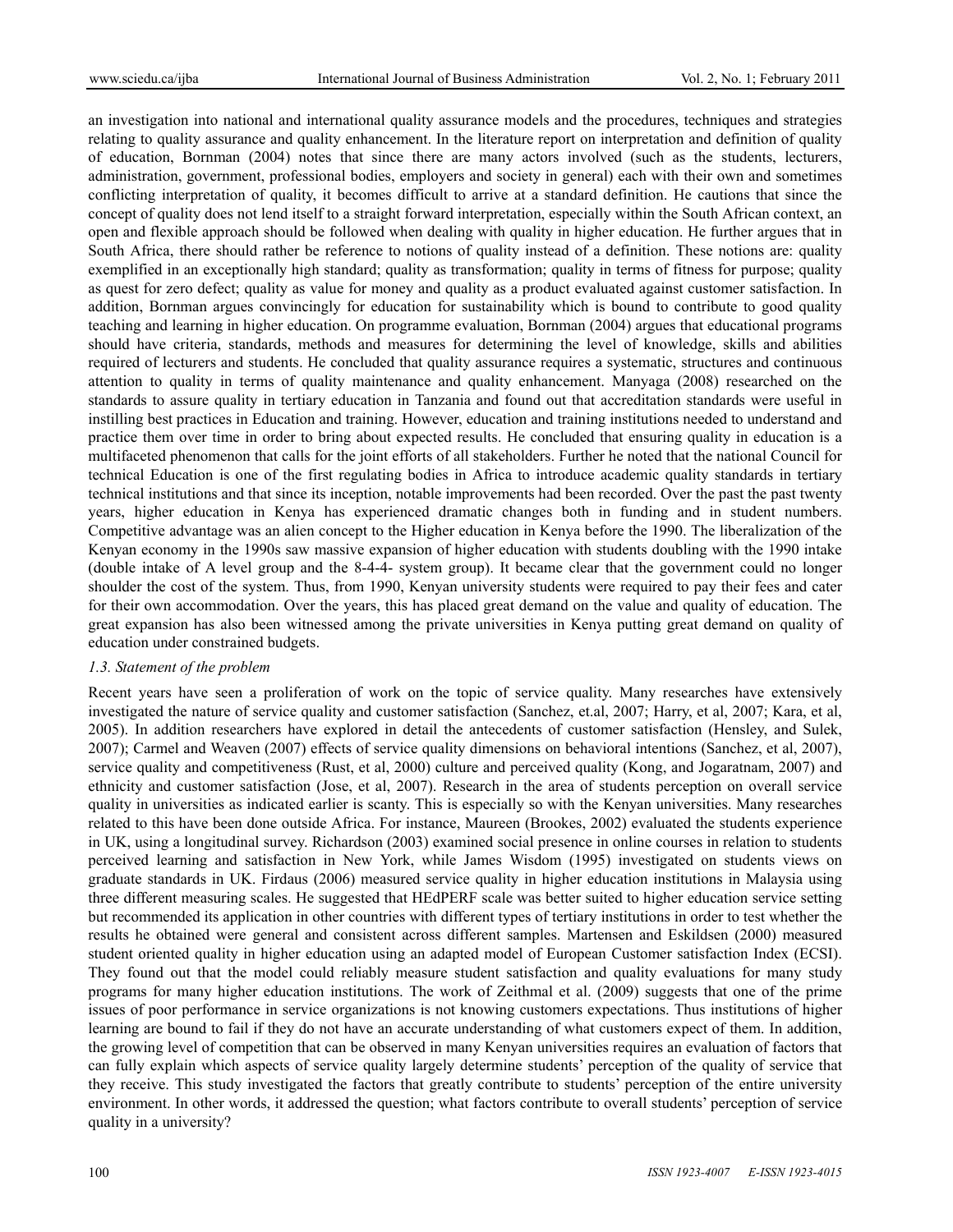#### *1.4. The research questions*

The major research questions for this study were;

- 1. What are the important dimensions/factors that determine service quality in Kenyan universities?
- 2. What is the nature and strength of relationship between service quality dimensions and perception?
- 3. Does perceived quality have an impact on student overall satisfaction?
- 4. Is there a correlation between the underlying dimensions of service quality and other demographic factors?

#### **2. Review of Literature**

#### *2.1. Perceptions on Service Quality*

How customers perceive service quality is critical because it determines how they evaluate the service. Customers evaluate a service based on their expectations. Because expectations are dynamic, evaluations may also shift from time to time. Thus, how customers evaluate what they term as a quality service today, (based on some criterion) may change tomorrow. This calls for continuous monitoring and evaluations of service quality in any service firm. According to Zeithaml et al. (2009), service quality is a focused evaluation that reflects customers perceptions of reliability, assurance, responsiveness, empathy and tangibles.

## *2.2. Factors influencing Students' Perceptions*

The conceptualization service quality within the institutions of higher learning (HE) is no different from conceptualizations in other service contexts. However, certain variables are found to be more specific to higher education settings. An empirical survey conducted in Japan and Thailand with university students identified a total of 10 factors of service quality which were grouped into three categories of services such as (Gamage, et al, 2008): academic; nonacademic; and facilities categories of service. In terms of the academic category, students considered quality of academic staff, quality of programs, and university reputation as important factors that influenced their perceptions of service quality. In the case of non-academic; financial assistance and tuition fees, counseling and support services, job placement services, and grievance procedures contributed to students' perceptions of service quality. Finally with respect to facilities, students considered physical plants and facilities, library and computing facilities, and student organizations as important factors in their perceptions of service quality. The results of the above study suggest that perceived quality has a positive impact on student overall satisfaction. Thus, students who had high positive perceptions of services being offered at their universities tended to report a higher level of overall satisfaction. This implies that, to maintain students' overall satisfaction, university administrators should enhance students' perceived quality. The results also suggested that academic factor most strongly impacts on students' overall satisfaction followed by the non-academic factors and finally the facilities factors. Another conceptualization of dimensions of service quality in higher education by Oldfield and Baron (2000) suggests that students perceived service quality within three dimensions: requisite elements; acceptable elements; and functional elements. Requisite elements are essential to enable students to fulfill their study obligations. Oldfield and Baron (2000) argue that it is to these items that course management teams must attend in order that students attain satisfaction with their studies. These items relate to duties carried out by non-academic staff, such as administrators or other Faculty support staff over whom the course management team may have no direct control. Further they noted that students are not interested in university organizational hierarchies, and expect all university staff to work together. Although higher education staff fall into discrete categories each undertaking very different tasks, co-ordination and communication between academic and non-academic staff must be managed to ensure appropriate quality of service for students. This raises the point that, in any attempt to deliver a quality service, those who exert control or influence upon any of these groups need to be constantly aware that interaction between students and staff lies at the heart of good service delivery. Oldfield and Baron (2000) also note that functional elements are largely of a practical or utilitarian nature, and are items which depend mainly on faculty or university rules or decisions, which cannot be altered unilaterally by course management teams. Students, although probably aware that front-line staff do not have the authority to change or adapt the rules, will nevertheless express disappointment or even anger if, for example, they regard IT equipment to be old-fashioned, or are not allowed to use the facilities during weekends. It is relatively easy for students to pinpoint these functional elements as inadequate and then question about service quality and value for their fees/money. The challenge is for course teams to persuade the appropriate decision-makers to address the functional issues as a priority. The third elements identified by Oldfield and Baron are the acceptable elements which are desirable, but not necessarily essential for students in their course of study. They relate largely to the way in which academic staff treats the students. With limited resources, Oldfield and Baron (2000) argued that these elements may be of a lower priority than those in the requisite and functional factors. However, an improvement in the student perceptions of these elements can result from management attention to certain details, rather than any investment in additional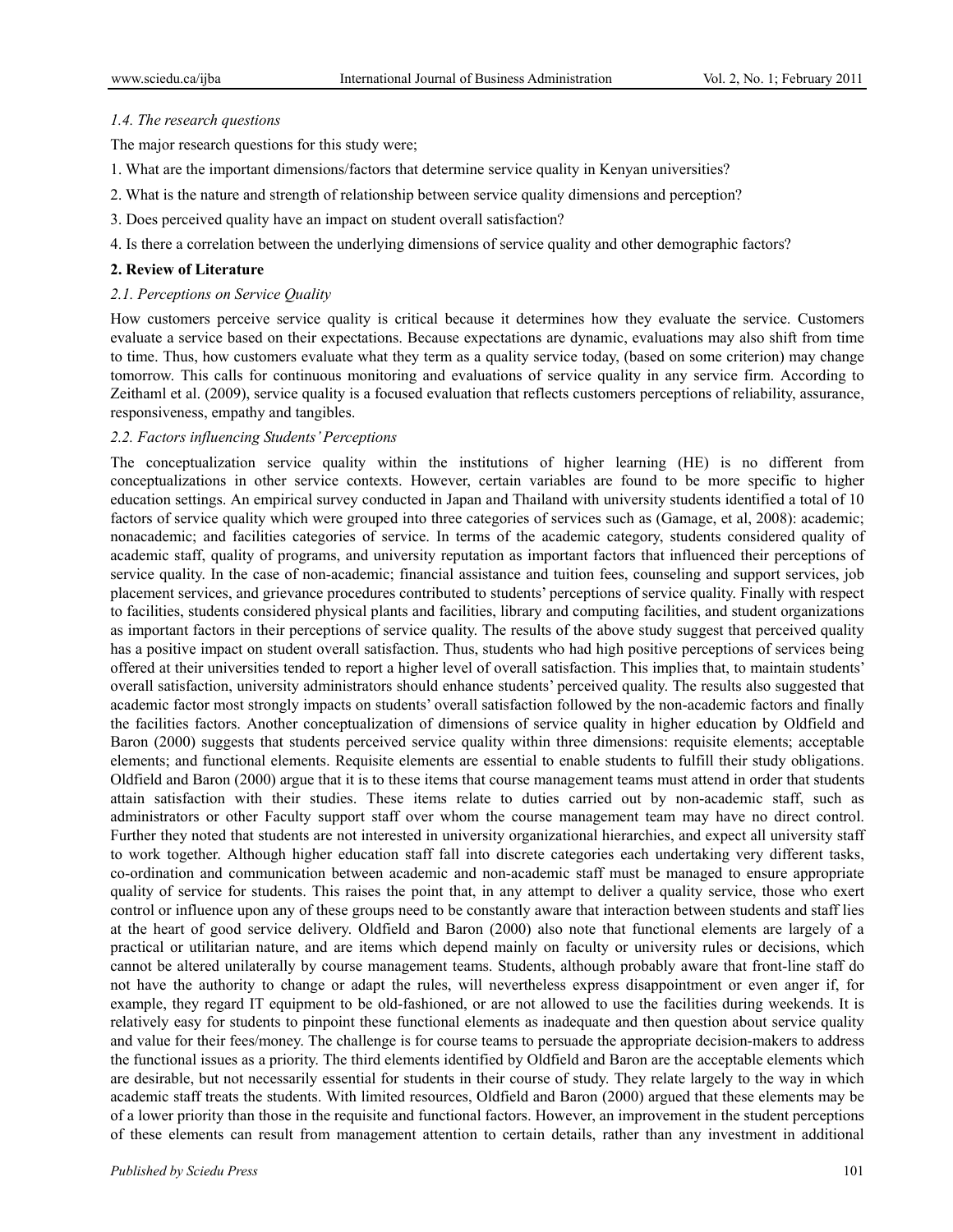resources. For example, any student perception that academic staff are too busy to respond to requests for assistance, or to give individual attention to them, may be changed through clear communication of staff availabilities, well-organized and understood appointment systems, and a staff commitment to the agreed systems. It need not involve any extra staff time. Equally, showing courtesy and a sincere interest towards students does not cost anything, but can reap great benefits. A related study was done by Douglas et al. (2008) in the UK at Liverpool John Moores University. The purpose of the study was to identify variables/determinants of student perceived quality and the impact of those variables on student satisfaction and/or dissatisfaction with the overall student experience. Their findings indicated that responsiveness, communication and access are the critical areas that education managers need to focus upon. For students, the main sources of dissatisfaction are attitude, responsiveness, tangibles, teamwork, communication, management, access and socialization. Boyd et al. (1998) studied student satisfaction at Curtin University of technology. The study examined distant students' perceptions regarding assignments, turnaround, and tutor availability, feelings of isolation, student workload and use of technology in the learning environment. Their findings as expressed by students, indicated long assignment turnaround time, difficult in contacting tutors, workload, especially readings, feelings of isolation and use of various technologies in their learning. They recommended use of good quality instructional materials, negotiation of reasonable teaching/tutoring load, initiating and maintaining a reasonable level of communication with students, using appropriate technology and maintaining genuine interest in the students. Another conceptual study was done by Benoit et al. (1998) on the emerging contribution of online resources and tools to classroom learning and teaching trends in higher education. They came up with seven themes: the emergence of a new mixed mode of learning (face to face and on-line learning activities); information access is more direct interactive and flexible; social interaction recovers its importance in the learning process; the learning community, supported by networked technologies, is a new collaborative learning arrangement being tested in a great number of ways; computer resources are used to enlarge the notion of performance as regards teaching and learning on university campuses; the university as an institution is invited to adapt its activity to new higher education needs; and finally, the computer linked to other computers constitutes an important element in the modification of academic administrative procedures at both the micro and macro levels. Similarly, Thurmond and Wambach (2004) did a conceptual study towards an understanding of interaction in distance education. They aimed at explaining the interaction activities pertaining to distant education and web based courses. They identified four types of interaction activities: a) learner- content interaction which results from student examining/studying the course contents and participating in class activities- factors that affect student perception of learning the course content included continuous contact with the content, clarity of course design, time, participation in on-line discussion and mode of delivering the course content; b) learner-learner interaction indicates that students who interact more on web based courses may perceive greater learning; c) learner- instructor interaction variables included face to face interaction, timely feedback, course performance and presence while d) learner interface variables included computer experience, perception of technology being used, and access to technology. Petruzzellis et al. (2006) investigated student satisfaction and quality of service in university of Bari in Italy. The university was experiencing a process of repositioning due to various events that had damaged its image. As regards students satisfaction the main factors were good response to the students needs in general along with good level of education and the location of the university. Similarly, Tsinidou et al. (2010) did a study on factors determining quality in higher education in Greece among Business and Economics students. The main variables or factors of importance were: academic staff, administrative service, library service, curriculum structure, location, facilities, and career prospects. He used factor analysis to come up with important factors on each of the above sub-criterion. The findings indicated that on academic staff criterion, students rated communication skills as the most important; on administrative service, clear guidelines and advice was most ranked; on library service, students wanted availability of text books and journals; on curriculum structure, students valued practical or hands on experience; on location, an important factor was cost of transportation; on facilities, students were concerned about quality classrooms and laboratories (infrastructure) while on career prospects, students were keen on perspectives for a professional career.

#### **3. Research Design and Methodology**

A cross sectional survey was adopted for this study to evaluate the business students perception of the entire university environment. This design helped to describe the nature of perception that business students have in terms of the various factors that affected their perception. Data was collected by means of a structured questionnaire which was adopted from a modified HedPERF scale developed by Firdaus (2005). Arguably, this scale has the advantage of being more specific in the area of higher education sector. The target population comprised all university business students in public and private universities in Kenya. A sample size (n) of 436 business students was feasible for this study. Only undergraduate full time students were targeted for this study. Table 1 provides an analysis of the target population and the sample size of each of the four universities.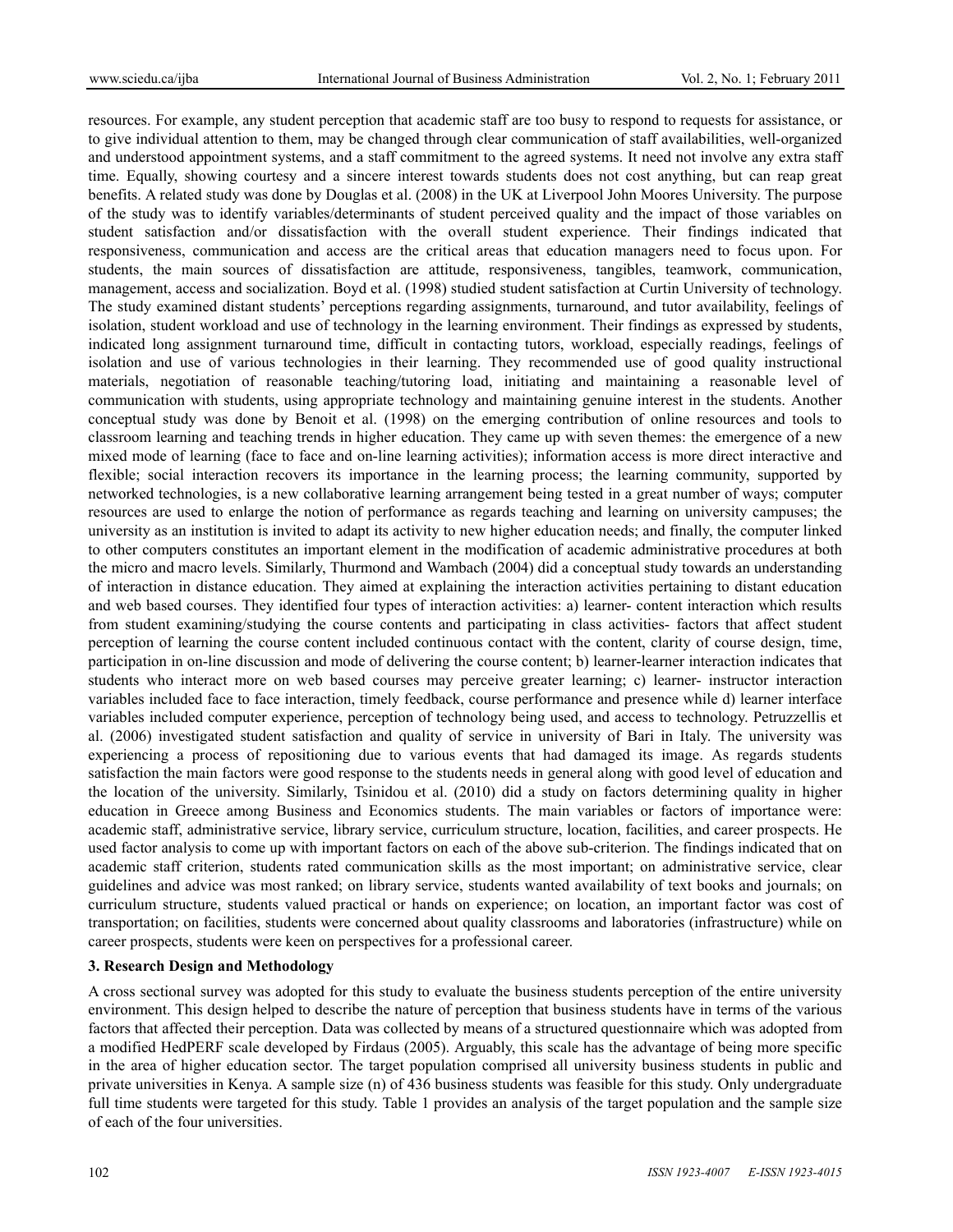Three- way stratification of students was used based on public/private University, rural/urban setting and the year of study. A survey method using self completion questionnaires was used to collect data from a sample of 436 students. The questionnaire contained instructions to assist students in answering the questions and a statement as to purpose of the study. Data was collected by the researcher using direct contact approach. Using systematic sampling design, questionnaires were distributed to students in their respective classes as they waited for their lecture or at the end of the lecturer. This is in line with other studies such as Prugsamatz, Pentecost and Ofstad (2006) who distributed questionnaires to students at the end of lecture; and Pariseau and McDaniel (1997) who used the first few minutes of class and got 100% response rate; and Gamage et al. (2008) who distributed and collected questionnaires during the particular lecture session. A pre-testing of the questionnaire was done with approximately 30 students of an urban private university. This helped to check for any perceived ambiguity, omissions or errors. Responses indicated that the draft questionnaire was rather lengthy but this coincided with the feedback of Firdaus study of Malysian Mara University of technology in 2005.

## **4. Findings**

Out of 436 questionnaires distributed for the study, 424 come back in good condition for analysis. This gave a response rate of 97%. Information about the age, gender, year of study, sponsorship status and nationality was sought in order to check whether these variables had an impact on perception. Again, out of 424 respondents, 222 were male and 202 were females. Most of these respondents (394) were aged between 18-24. The ratio of male versus female was higher in all universities except the Urban Private university (UPV) where females were more than males (RPB 70:47, UPB 64:44, RPV 13:10 and UPV 75:101). These statistics coincide with the registrars' records provided by the universities. On the year of study, year 1 had 97 respondents, year 2 had 24, year 3 had 91 and year 4 had 112 respondents. Majority of the respondents were self sponsored (307) and only 117 were government sponsored. The 117 were from UPB University. Majority of the students (416) were of Kenyan nationality and only 8 were from other nationalities (RPVRural Private University, UPV- Urban Private University, RPB- Rural Public University, UPB- Urban Public University).

## *4.1. Dimensions/factors that determine service quality in Kenyan universities*

The students identified a number of factors important to them in their perception of service quality in universities. The 5 most important factors arranged in order of importance are (Table 2); Administrative quality, academic quality, program quality, student support and availability of resources in that order. It important to note that summation of eigenvalue (above 0.500) in each factor indicated very close totals of administrative and academic quality.

A further break down of important factors on the following aspects of the universities is described below. Table 3 and Table 4 provide a very comprehensive comparison on perception across the four universities on the dimensions tested in this study.

# *4.2. Students' perception relating to university administration*

The rotated factor scores for the important determinants of service quality within university administration using Varimax with Kaiser normalization resulted in four important factors arranged in order of importance as follows (Table 5);

• Confidence (students agreed that the university administration respected their confidential disclosures and kept their information (transcripts) confidential);

• Empathy (students agreed that administration staff kept their promises, had positive attitude towards them, communicated well with them, dealt with their inquiries /complaints efficiently and promptly; and that the staff were always courteous and polite);

• Speed and accuracy (students agreed that administrative staff kept accurate records and were retrievable; released transcripts on time; and provided prompt services);

• Tangibles (students agreed that physical facilities in relation to administration are visually appealing).

A comparison of the four universities on the students perception of administrative staff showed that the RPV university was leading with a average mean score of 4.54, followed by the UPB university (3.83), RPB University (3.60) and UPV university (3.56) in that order. All the four universities were above average (3.5) (Table 3 and Table 4).

#### *4.3. Students perception relating to university lecture halls*

Data analysis in relation to university lecture halls showed that students rated well lit and conducive for learning, are clean and neatly arranged and the university has up to date equipment as numbers 1, 2, and 3 most satisfactory aspects. The first two factors in relation to lecturer halls are in line with Gamage et al. (2008) findings on Japanese and Thai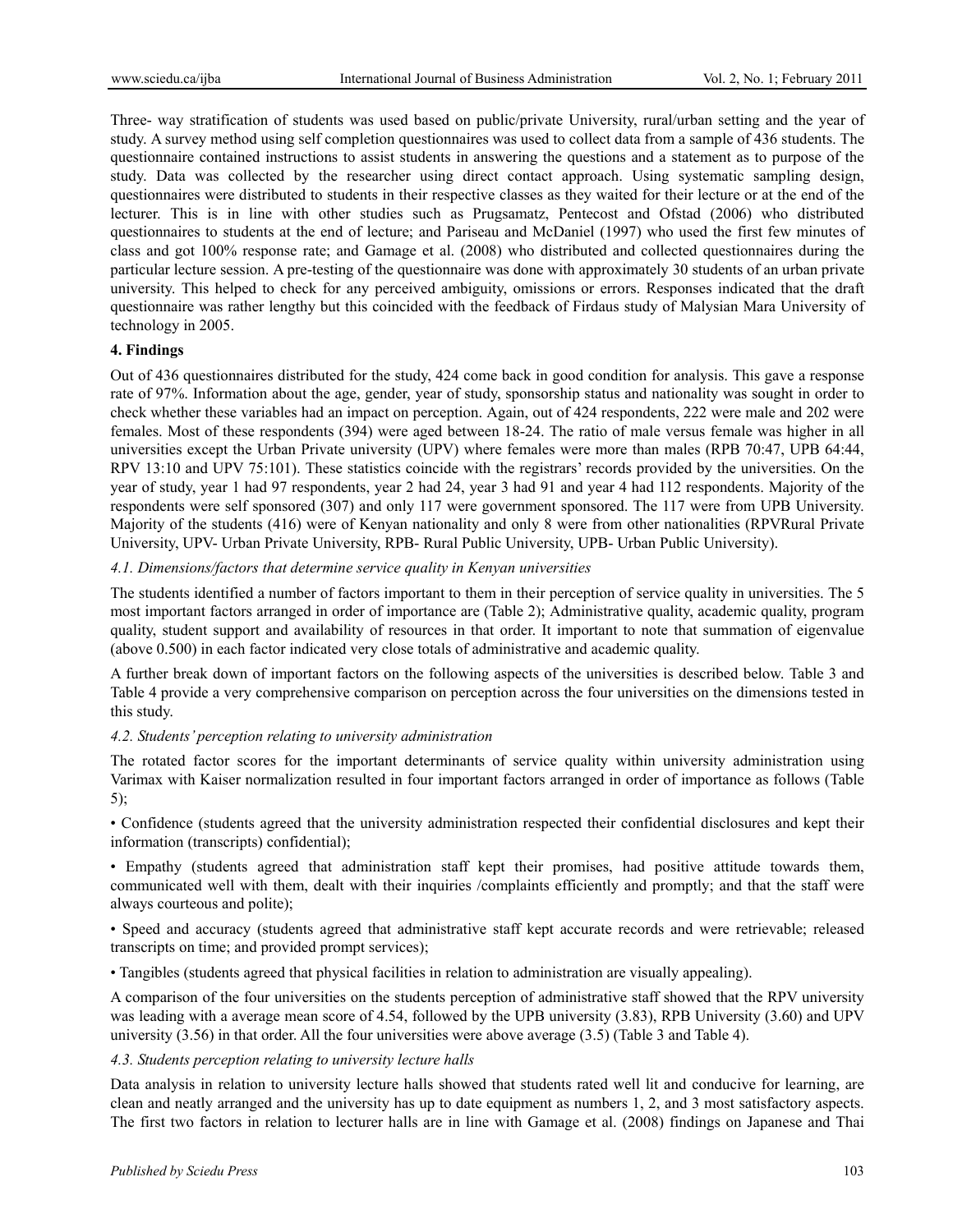students perception of university facilities where the cleanliness and tidiness of the lecture rooms was rated as number two. Comparing this aspect across the four universities, the RPV Universitys lecture halls were ranked highest with an average score of 5.49, UPV University (4.77), UPB (4.43) and RPB (3.21). The RPB University was below average (3.5) (Table 3 and Table 4).

## *4.4. Students' perception relating to students' cafeteria*

Generally students agreed that university cafeteria is always tidy and clean (4.12), provided variety of foods (3.74), charged fair prices (3.32), provided quick and courteous service (3.32) and food was always good and of right amount (2.67). Thus out of 5 variables, 2 scored above average while 3 scored below average. Comparing this aspect across the four universities, the RPV University was rated highest with average score of 4.65, UPB (4.17), RPB (3.73) and UPV (3.21). The UPV university was below average (3.5) (Table 3 and Table 4).

## *4.5. Students perception towards the library*

Generally students indicated that their university libraries provided convenient hours of operating (5.68), was clean and quiet (5.39), quick library service (4.25), friendly and courteous staff (4.13) and had available resource materials (3.80). Thus the library score was above average in all the five factors. However, the availability of resource materials should be improved. These findings are related to Gamage et al. (2008) whereby Thai students rated library provides quite study area as the most satisfying aspect. Comparing this aspect across the four universities, the RPV university was rated highest with average score of 5.58, UPV (4.41), UPB (4.43), and RPB (4.22). All universities were above average (3.5) (Table 3 and Table 4).

# *4.6. Students perception relating to the residential halls*

Students generally agreed that the halls of residence were conducive for socialization (4.42), were always clean (4.20), had courteous staff (3.98) and the residential halls facilities and equipment were adequate (3.66). Thus the general perception towards the residential halls was positive and above average. Comparing this aspect across the four universities, the RPV university was rated highest with average score of 4.61, UPV (4.20), UPB (4.17), and RPB (3.55). All universities were above average (3.5) (Table 3 and Table 4).

## *4.7. Students perception relating to the switch board*

The general perception was that calls were quickly answered (3.87) and that the staff had friendly and helpful tone (3.84). Comparing this aspect across the four universities, RPV university was rated highest with average score of 4.54, UPV (3.93), UPB(3.80), and RPB(3.60). All universities were above average (3.5) (Table 3 and Table 4).

## *4.8. Students perception relating to student support*

The general agreement was that universities offered grants/scholarships to their students (4.22), supported them with work study when needed (4.21) and offered employment to their graduates (3.44). Comparing this aspect across the four universities, RPV University was rated highest with average score of 4.49, UPV (4.45), UPB (3.65), and RPB (3.35). The RPB University was rated below average (3.5) (Table 3 and Table 4).

## *4.9. Students' perception relating to academic staff*

Examination of students satisfaction with academic staff revealed that academic staff (Table 6) were professional had knowledge relating to course, were highly educated and experienced in their respective fields, were caring and courteous, had positive attitude towards students, communicated well in class and were always ready to help and were available for students by allocating sufficient and convenient time for consultation, were easily contacted by phone, respected students confidentiality and provided feedback on time. These findings are in line with Gamage et al.(2008) findings whereby Thai students rated my lecturers have appropriate credentials and my lecturer treat student with respect as the two most satisfactory aspects. The Japanese students rated my lecturers are approachable and display a friendly demeanor as the third most satisfactory aspects. These results support Lowmans (1994) study of award winning teachers whereby Lowman notes that interpersonal rapport is a critical aspect in the classroom. Thus administrators need to be aware that relationships and interactions between student and academic staff lies at the heart of good service delivery. Comparing this aspect across the four universities, the RPV University was rated highest with average score of 5.45, UPV (4.93), UPB (4.43), and RPB (4.20). All universities were rated above average (3.5) (Table 3 and Table 4).

## *4.10. Students' perception relating to institution*

Factor analysis (Table 7) of statements relating to institution condensed 16 statements into only three factors which were generally named reliability students felt secure and confident while dealing with their institutions, agreed that graduates were easily employed and provided services within expected time frame, flexibility institutions offered wide range of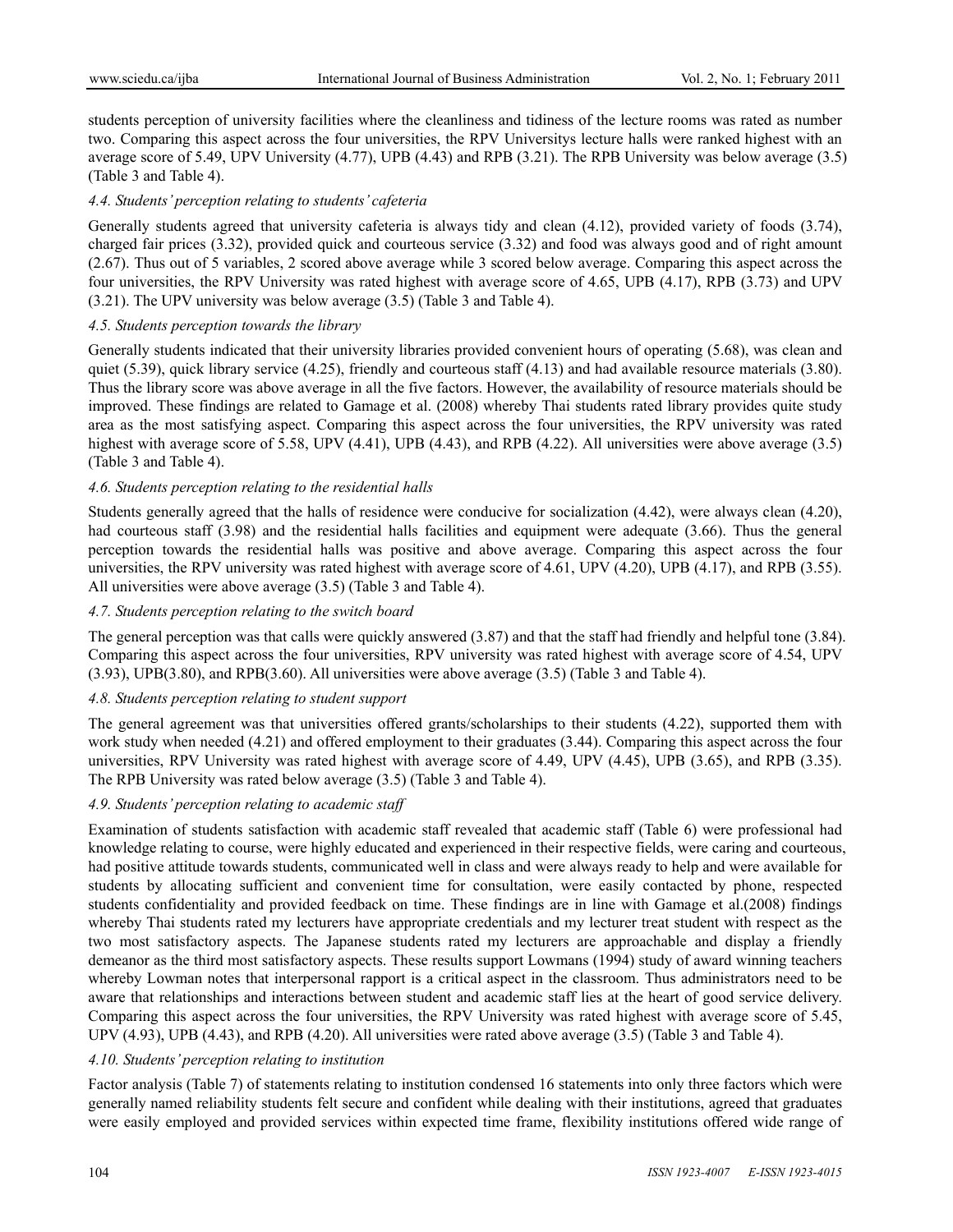programs with various specialization, offered programs with flexible syllabus and structure, classes were kept to minimum to allow for personal attention, had ideal location with excellent campus layout and appearance ; and offered highly reputable programs and adequate facilities had standardized and simple service delivery procedures, hostel facilities and equipment were adequate, health services were adequate, recreational facilities and equipment were adequate, academic facilities and equipment were adequate and their institutions promoted excellent counseling services. Comparing this aspect across the four universities, the RPV university was rated highest with average score of 5.20, UPB (4.31), UPV (4.17), , and RPB (3.60). All universities were rated above average (3.5) (Table 3 and Table 4).

#### *4.11. Students' perception relating to student concern*

Students agreed that their universities encouraged and promoted student union (4.28), are given fair amount of freedom (4.02), are treated equally and with respect by staff (3.67) and their institutions value their feedback to improve service performance (3.39). The aspect of student feedback seemed less valued by the universities. A lot of weight needs to be given to students' feedback because they are the main stakeholders of these institutions. Comparing this aspect across the four universities, the UPB University was rated highest with average score of 4.28, RPB (4.01), RPV(3.86) and UPV (3.45). The UPV University was rated below average (3.5) (Table 3 and Table 4).

#### *4.12. Students' overall satisfaction*

The overall quality of the institutions' service was rated highly with the RPV university leading with an average score of 5.25, followed by UPB (4.42), UPV (4.22) and RPB (4.07). Students' feelings about their institutions were positive with RPV leading (4.80), UPB (4.54), RPB(4.05) and UPV (3.89). Students visit to their institutions in the future was positive with RPV University leading (4.95), UPB (4.91), RPB (4.69) and UPV (4.42). These findings contradict Holm-Nielsen ((2001) who contended that the quality and relevance of research, teaching and learning has continued to decline in public tertiary education institutions, citing that many universities operate with overcrowded and deteriorating physical facilities, limited and obsolete library resources, insufficient equipment and instructional materials, outdated curricula, unqualified teaching staff, poorly prepared secondary students and an absence of academic rigor and systematic evaluation of performance (Table 3 and Table 4).

## *4.13. Nature and strength of relations between service quality dimensions and perception*

The correlation analysis showed no relationship between service quality dimensions and perception. Neither was there a correlation between the various demographic variables and perception. Jennifer Richardson (2003) found a significant correlation between gender and students' overall perception of social presence while correlations between both age and number of college credits earned were not statistically significant. Thus, it can be concluded that these factors of service quality have a cumulative effect on perception and are therefore complementary factors which cannot be treated solely.

#### *4.14. Impact of perceived quality on student overall satisfaction*

The findings (Table 3 and Table 4) indicate that perceived service quality has a positive impact on student overall satisfaction. Students' perception of the various aspects of service quality within the universities correlated highly with overall satisfaction. This implies that to maintain students overall satisfaction, university administrators should pay attention to the various aspects of service quality and how they have been rated. These aspects are the quality of administrative staff, academic staff, facilities (library, classrooms, and computing facilities) and student support.

## *4.15. Correlation between the underlying dimensions of service quality and other demographic factors*

The findings showed no correlation between perception and the demographic variables. As indicated earlier, these factors of service quality have a cumulative effect on perception and are therefore complementary factors which cannot be treated solely. The managerial implication is that service quality dimensions should not be treated in isolation since they have a cumulative effect on perception and overall satisfaction. These findings contradict Abouchedid and Nasser (2002) study that found significant differences in a Lebanon private university's students' attitudes among different faculties as well as by gender and status (old, new students).

#### **5. Conclusions and Recommendations**

The results of this study suggest that students are positive about their perception of the quality of service they receive in their respective universities. Their most important determinant of service quality is administrative quality. In other words, students perceive administrative quality to be more important than other dimensions in determining quality of service they receive. Administrative quality is concerned with such elements as keeping accurate records, providing prompt service, courtesy, providing individualized attention, showing sincere interest to students, proper communication and having good knowledge of systems and procedures.

#### *5.1. Managerial implications/ recommendations*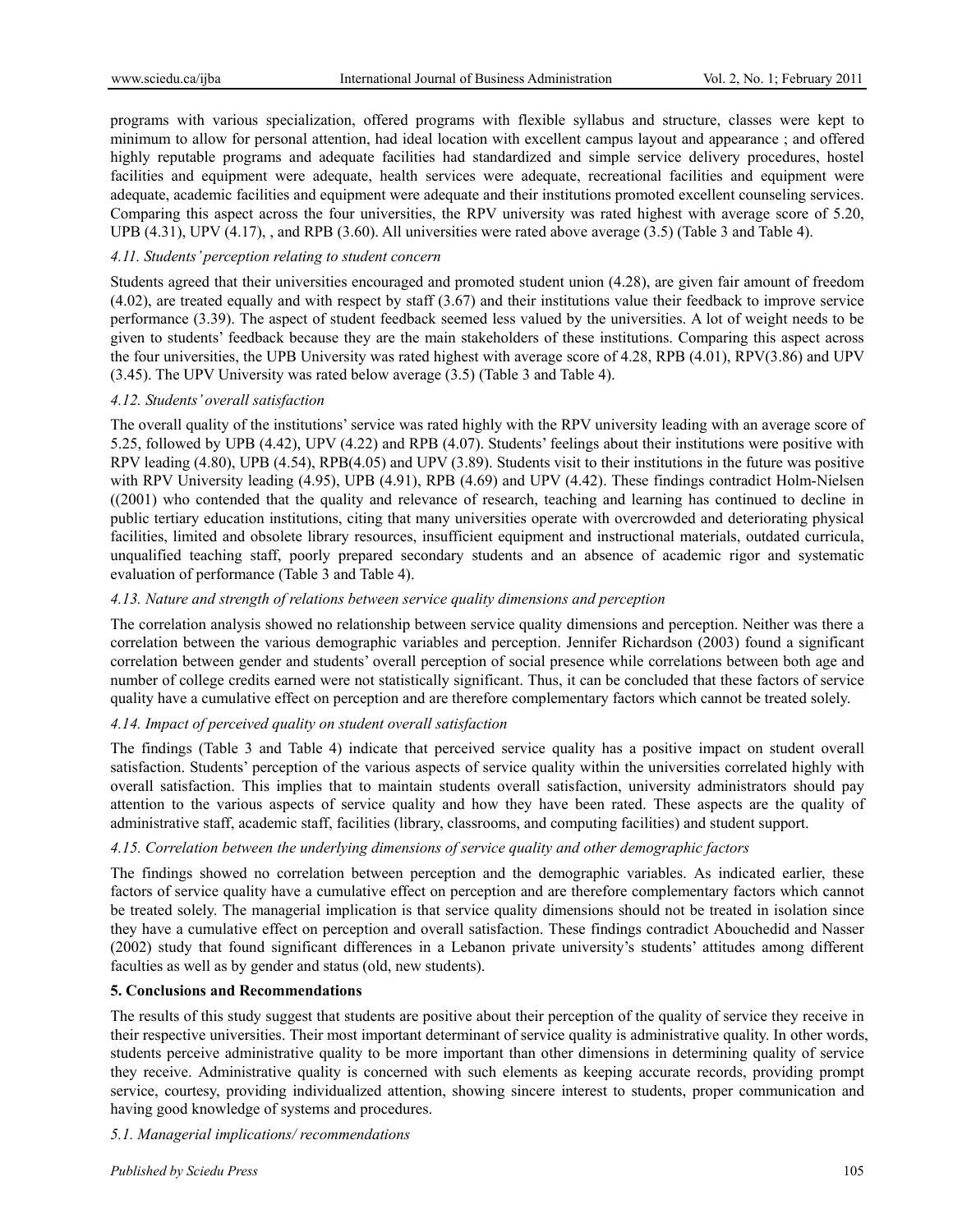## 5.1.1. Prioritizing service quality dimensions

While the idea of providing superior service on all dimensions identified by students may seem attractive to university management, failure to prioritize the important attributes may result in inefficient allocation of resources. Crosby (1984) defined quality as conforming to requirements. This implies that universities must continuously establish requirements and specifications which their primary customers (students) want and try to meet those requirements. Students identified many factors that affect their perception. The managerial implication is that service quality dimensions should not be treated in isolation since they have a cumulative effect on perception and overall satisfaction. Thus, concentrating on perfecting one factor, say administrative quality and ignoring other factors such as student support or academic staff availability, may result to poor overall perception of service quality.

## 5.1.2. Benchmarking

The rank ordering of the four universities has a lot of implications on benchmarking against their own performance and against the best in each category. The four universities can learn a lot from each other on the various dimensions of service quality in reference to how they were perceived. Table 3 and Table 4 provide a very comprehensive comparison on perception across the four universities on all dimensions tested in this study.

## 5.1.3. Continuous improvement

In order to continuously improve on service quality, universities must continuously facilitate service quality and customer care training within different departments in the faculty/departments of commerce.

## 5.1.4. Service quality as a competitive tool

As competition for students has escalated among colleges and universities, student attraction and retention should be given great attention. Since service quality and student satisfaction are important factors in attraction and retention, it is important that faculties/business schools continuously measure service quality. In describing the TQM implementation at Oregon State University, Coate (1990) noted that quality is what our customers tell us it is, not what we say it is.

## **6. Future Studies**

This study is limited to results from only four universities in Kenya. In order to provide benchmarking data more effectively, it would be helpful to collect data from all universities offering business studies in Kenya. This would provide business schools with the ability to benchmark themselves against their own performance and those of the best school. Business students' perceptions' alone is not enough for any university. Further research is needed with broader and more randomized samples across the various degree programs of Kenyan universities. In addition, students are one of the major stakeholders of any university. Education quality is not defined by a single group of customers. It is important to study the perceptions of other stakeholders such as the staff, employers, sponsors, alumni, and the government among others.

#### **Acknowledgments**

The authors wish to acknowledge the Catholic University of Eastern Africa (Kenya), the Research department that funded this research. We also acknowledge the valuable information received from the respondents and the support of the universities management in getting data from the respondents. Our gratitude also goes to those research assistants who helped us to collect the data and the data analyst who put the data together for ease of analysis.

## **References**

Abouchedid, K., & Nasser, R. (2002). Assuring quality service in higher education: registration and advising attitudes in a private university in Lebanon. *Journal of Quality Assurance in Education*, Vol.10 No. 4 pp. 198-206. doi:10.1108/09684880210446866, http://dx.doi.org/10.1108/09684880210446866

Bemowski, K. (1991). Restoring the Pillars of Higher Education. *Quality Progress*. pp. 37-42.

Benoit, J., Abdous, M., & Laferriere, T. (1998). The emerging contribution of on-line resources and tools to classroom learning and teaching trends in Higher education. *Report submitted to / Rescol by Tele- learning Network Inc*.

Bornman, G.M. (2004). Programme review guidelines for Quality Assurance in Higher Education: a south African Perspective. *International Journal of Sustainability in Higher education*. Vol. 5 No. 4. pp. 372- 383. doi:10.1108/14676370410561072, http://dx.doi.org/10.1108/14676370410561072

Boyd, A., Herrmann, A., & Fox, B. (1998). Do distance students get Value for their HECS dollar? In Black, B. & Stanley, N. (Eds.), Teaching and Learning in Changing times, *Proceedings of the 7th Annual Teaching Learning Forum*.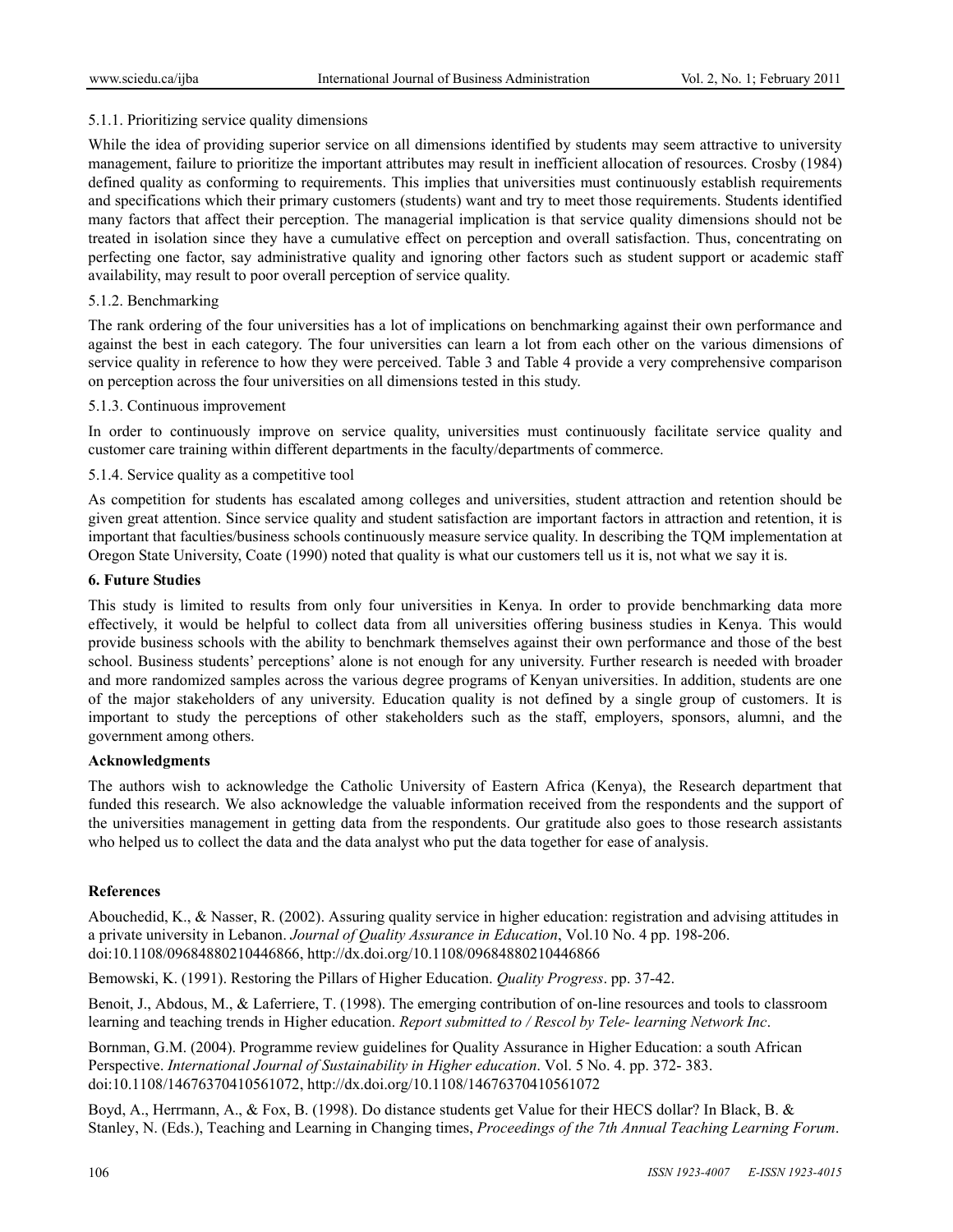The University of Western Australia, February 1998. Perth: UWA.39-43.. Http://isn.curtin.edu.au/tlf/tlf1998/boyd.html.

Brookes, M. (2002). Evaluating the Student Experience: An approach to Managing and Enhancing quality in Higher education. *Journal of Hospitality Leisure, Sport and Tourism*, pp 17-26.

Carmel , H., & Weaven,S. (2007). Can Banks Improve Customer Relationships with High Quality Online Service. *Managing Service Quality*. Vol. 17 No. 4 pp. 404-427. doi:10.1108/09604520710760544, http://dx.doi.org/10.1108/09604520710760544

Coate, L.E. (1990).Implementing Total quality management in a university setting. *Oregon State University Working Paper*.

Crosby, P. (1984). *Quality without tears*. NY. McGraw Hill Book Company.

Douglas, J., McClelland, R., & Davies, J. (2008). The development of a conceptual model of student satisfaction with their experience in higher education. *Journal of Quality Assurance in Education*. Vol. 16 No. 1 pp. 19-35.

Firdaus, A. (2005). HEdPERF versus SERVPERF, the quest for ideal measuring instrument of service quality in higher education sector. *Quality Assurance in Education*. Vol.13, No.4 pp. 305-328. doi:10.1108/09684880510626584, http://dx.doi.org/10.1108/09684880510626584

Firdaus, A. (2006). Measuring service quality in higher education: HEdPERF versus SERVPERF. *Marketing Intelligence and Planning*. Vol. 24, No.1 pp.31-47. doi:10.1108/02634500610641543, http://dx.doi.org/10.1108/02634500610641543

Gamage, D.T., Suwanabroma, J., Ueyama, T., Hada, S., & Sekikawa, E. (2008). The impact of quality assurance measures on student services at the Japanese and Thai private universities. *Journal of Quality Assurance in Education* Vol. 16 No. 2 pp. 181-198. doi:10.1108/09684880810868457, http://dx.doi.org/10.1108/09684880810868457

Harry, M., Maull, R., & Smart, A. (2007), Customer satisfaction and Service Quality in UK Financial services, *International Journal of Operations and Production Management*. Vol. 27, No. 9 pp. 999-1019. doi:10.1108/01443570710775838, http://dx.doi.org/10.1108/01443570710775838

Harvey, L. (1995). Student satisfaction. *The New Review of Academic Librarianship*. Vol. 1 No. 1 pp. 161-173. doi:10.1080/13614539509516728, http://dx.doi.org/10.1080/13614539509516728

Hensley, R.l. & Sulek, J. (2007). Customer Satisfaction with Waits in Multi-stage Services. *Managing Service Quality.*  Vol. 17 No. 2 pp. 152-173. doi:10.1108/09604520710735173, http://dx.doi.org/10.1108/09604520710735173

Holm-Nielsen, L.B. (2001). Challenges for Higher Education Systems.*OECD. World Bank Report. Global Strategy for Tertiary Education*.

Jose, L., Hart, L. K., & Rampersad, A. (2007). Ethnicity and Customer Satisfaction in the Financial services sector. *Managing Service Quality*. Vol. 17. No. 3 pp. 259-274. doi:10.1108/09604520710744290, http://dx.doi.org/10.1108/09604520710744290

Kara, A., Lonial, S., Tarim, M., & Zaim, S. (2005). A paradox of service quality in Turkey. *European Business Review*. Vol. 17 No. 1 pp. 5-20. doi:10.1108/09555340510576230, http://dx.doi.org/10.1108/09555340510576230

Kong, M., & Jogaratnam, G. (2007). The influence of culture on Perceptions of Service Employee Behavior. *Managing Service Quality*. Vol.17. No.3. pp. 275-297. doi:10.1108/09604520710744308, http://dx.doi.org/10.1108/09604520710744308

Lowman, J. (1994). Professors as performers and motivators. *College Teaching*. Vol. 42. pp.137-41. doi:10.1080/87567555.1994.9926844, http://dx.doi.org/10.1080/87567555.1994.9926844

Manyaga, T. (2008). Standards to assure Quality in Tertiary Education: the case of Tanzania. *Quality Assurance in Education*. Vol. 16 no.2 pp. 164-180. doi:10.1108/09684880810868448, http://dx.doi.org/10.1108/09684880810868448

Martensen, A., Gronholdt, L., Elkildsen, J.K., & Kristensen, K. (2000). Measuring student oriented quality in higher education: Application of the ECSI methodology. *Sinergie rapporti di icercan* 9.

Murray, H. G. (1997). Does Evaluation of Teaching lead to improvement of teaching? *International Journal for Academic Development*. Vol. 2 No. 1 pp. 8-13. doi:10.1080/1360144970020102, http://dx.doi.org/10.1080/1360144970020102

Oldfield, B., & Baron, S.(2000). Student perception of service quality in a UK university and Management faculty. *Quality Assurance in Education*. Vol. 8. No. 2 pp.85-95. doi:10.1108/09684880010325600,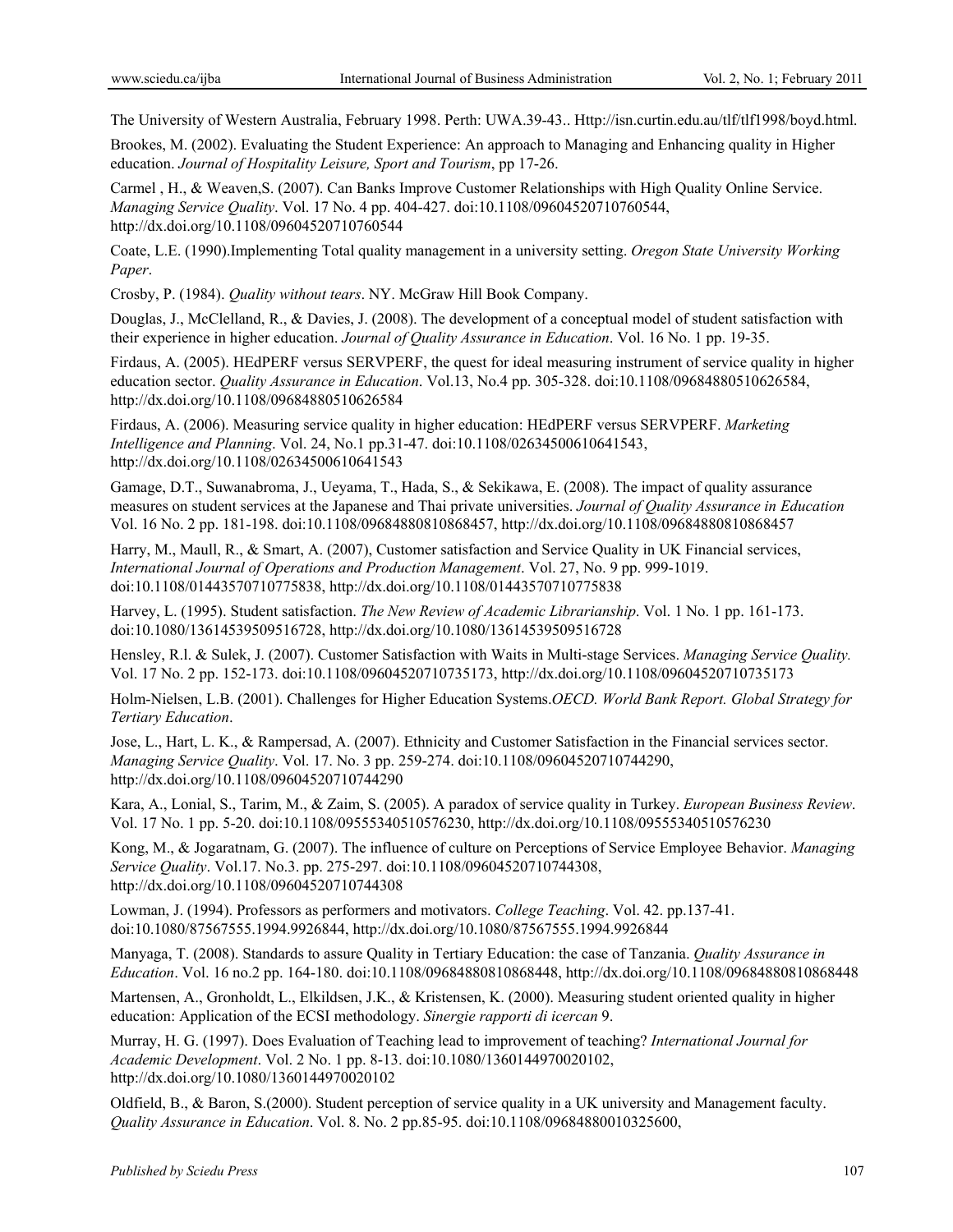http://dx.doi.org/10.1108/09684880010325600

ONeil, C. (1997). Student Rating at Dalhousie. *Focus*. Vol. 6. No. 5 pp. 1-8.

Owlia, M.S., & Aspinwall, E.M. (1997). TQM in Higher Education, A Review. *International Journal of Quality and Reliability Management*. Vol.14 No. 5. pp. 527-543. doi:10.1108/02656719710170747, http://dx.doi.org/10.1108/02656719710170747

Pariseau, S.E., & McDaniel, J.R. (1997). Assessing service quality in schools of business. *International Journal of Quality and Reliability Management*. Vol 14. No.3. pp 204- 218. doi:10.1108/02656719710165455, http://dx.doi.org/10.1108/02656719710165455

Petruzzellis, L., DUggento, A. M., & Romanazzi, S. (2006). Student satisfaction and quality of service in Italian universities. *Managing Service Quality*. Vol. 16. No. 4. pp. 349-364.

Prugsamatz, S., Pentecost, & Ofstad, L. (2006). The influence of explicit and implicit service promises on Chinese students expectations of overseas universities.*Asia Pacific Journal of Marketing and Logistics*. Vol 18 No. 2 pp. 129- 145. doi:10.1108/13555850610658273, http://dx.doi.org/10.1108/13555850610658273

Richardson, J. C. (2003). Examining Social Presence in On-line Courses in relation to Students Perceived Learning and Satisfaction. *Journal of Asynchronous Learning Nt, A Publication of the Sloan Consort*. Vol. 7 Issue 1.

Rust, R.T., Danaher, P.J., & Sajeev, V. (2000). Using Service Quality Data for Competitive Marketing Decisions. *International Journal of Services Industry Management*. Vol. 11. No. 5. pp 438-469. doi:10.1108/09564230010360173, http://dx.doi.org/10.1108/09564230010360173

Sanchez, P. M., Gazquez Abad, J. C., Carrillo, G. M. M., & Fernandez,R. S. (2007). Effects of service Quality Dimensions on Behavioral Purchase Intentions; A study in public sector transport. *Managing service quality*. Vol. 17. No. 2. pp. 134-151. doi:10.1108/09604520710735164, http://dx.doi.org/10.1108/09604520710735164

Thurmond, V., & Wambach K. (2004). *Towards an Understanding of Interactions in Distance Learning*.

Tsinidou, M., Gerogianissis, V., & Fitsilis, P. (2010). Evaluation of the factors that determine quality in higher education: an empirical study. *Quality Assurance in Education*. Vol. 18. No. 3. pp.227-244. doi:10.1108/09684881011058669, http://dx.doi.org/10.1108/09684881011058669

Wallace, J.B. (1999). The case for students as customers. *Quality progress*. Vol. 32 No. 2. pp. 47- 51.

Wiklund, P.S. & Wiklund H. (1999). Student focused design and improvement of university courses. *Managing Service Quality*. Vol. 9. No. 6. pp. 434-443. doi:10.1108/09604529910302118, http://dx.doi.org/10.1108/09604529910302118

Wisdom, J. (1995). Students views on graduate standards. *Educational Development and Support Services*, London Guidhall University.

Zeithaml, V.A., Bitner M.J. & Glemler D.D.(2009). *Service Marketing, Integrating Customer Focus Across the Firm*. 5th Ed., McGraw-Hill publishing company, New Delhi.

Zeithaml, V.A., Parasuraman A., & Berry L.L., (1988). Communication and Control Processes in the Delivery of services. *Journal of Marketing*. Vol. 5 No. 2 pp.36-58.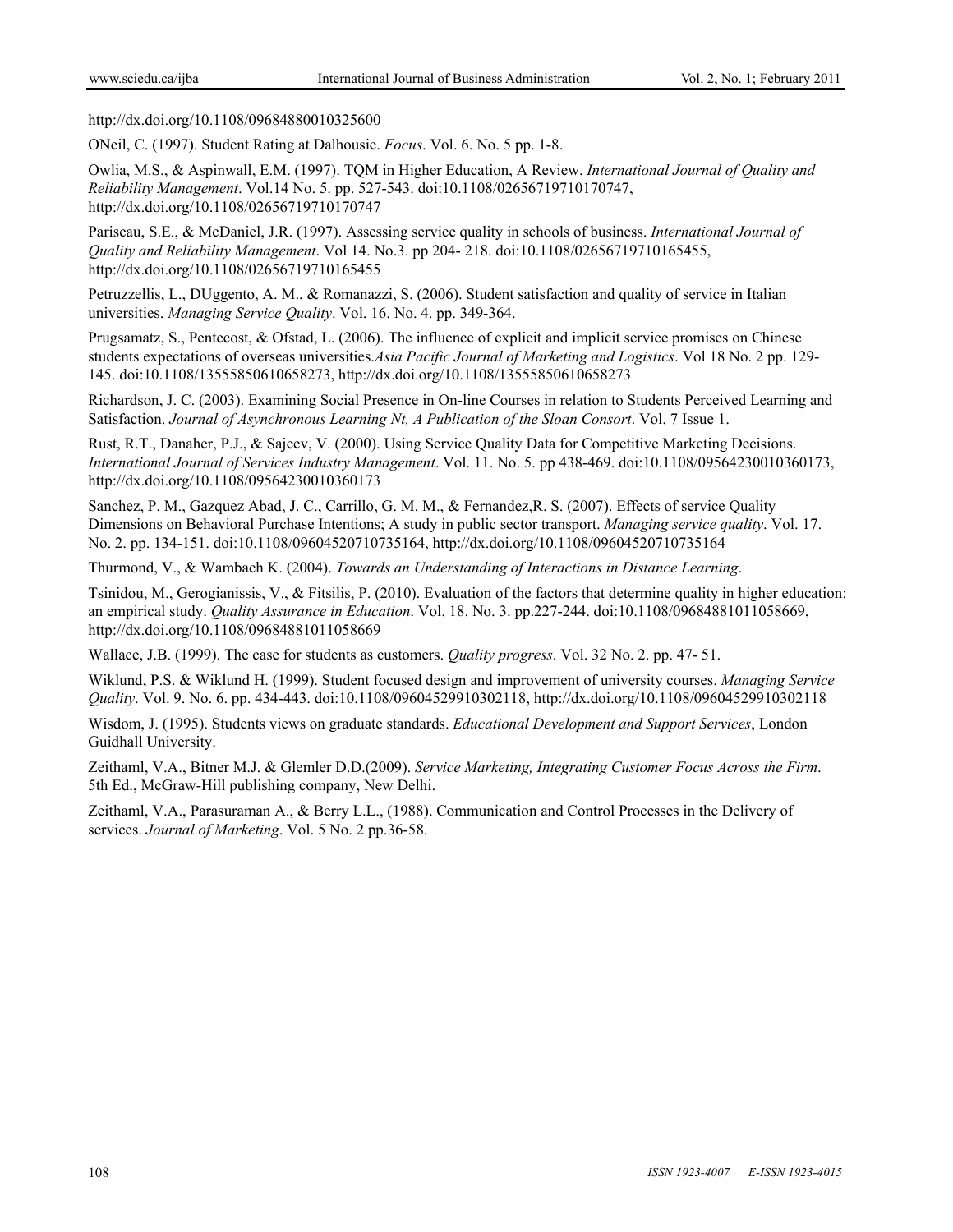|  |  |  |  | Table. 1. An analysis of the target population and the sample size of each of the four universities |
|--|--|--|--|-----------------------------------------------------------------------------------------------------|
|  |  |  |  |                                                                                                     |

| Public/private                | Public     |             | Public     |     | Private    |    | Private    |     |
|-------------------------------|------------|-------------|------------|-----|------------|----|------------|-----|
| Rural/urban                   | Rural      |             | Urban      |     | Rural      |    | Urban      |     |
|                               | <b>RPB</b> |             | <b>UPB</b> |     | <b>RPV</b> |    | <b>UPV</b> |     |
|                               | N          | $\mathbf n$ | N          | n   | N          | n  | N          | n   |
| Year 1                        | 386        | 39          | 312        | 31  | 60         | 6  | 352        | 35  |
| Year 2                        | 383        | 38          | 268        | 27  | 37         | 4  | 501        | 50  |
| Year 3                        | 140        | 14          | 287        | 29  | 70         | 7  | 483        | 48  |
| Year 4                        | 265        | 27          | 291        | 29  | 93         | 9  | 438        | 44  |
| Total                         | 1174       | 117         | 1158       | 116 | 260        | 26 | 1774       | 177 |
| Key                           |            |             |            |     |            |    |            |     |
| N-Population                  |            |             |            |     |            |    |            |     |
| n-sample                      |            |             |            |     |            |    |            |     |
| RPB- Rural Public University  |            |             |            |     |            |    |            |     |
| UPB- Urban Public University  |            |             |            |     |            |    |            |     |
| RPV-Rural Private University  |            |             |            |     |            |    |            |     |
| UPV- Urban Private University |            |             |            |     |            |    |            |     |

## Table 2. Factor Analysis

| Factor                    | Factor loadings |
|---------------------------|-----------------|
| Administrative quality    | 6.72            |
| Academic quality          | 6.58            |
| Program quality           | 5.68            |
| Student support           | 4 1 5           |
| Availability of resources | 348             |

# Table 3. Comparison of mean scores across universities

| <b>University Administration</b>                                                | <b>UPV</b> | <b>RPB</b> | <b>UPB</b> | <b>RPV</b> | <b>Total</b> |
|---------------------------------------------------------------------------------|------------|------------|------------|------------|--------------|
|                                                                                 | Mean       | Mean       | Mean       | Mean       | Mean         |
| A1. The university administration has up to date equipment                      | 2.95       | 3.04       | 3.86       | 4.74       | 3.31         |
| A2. The university's physical facilities are visually appealing                 | 3.86       | 3.04       | 3.98       | 5.13       | 3.74         |
| A3. The university's admin. employees are normally well dressed and appear neat | 4.81       | 4.48       | 4.58       | 5.00       | 4.67         |
| A4. The Admin offices keep its records accurately and retrievable               | 2.58       | 4.34       | 4.10       | 4.50       | 3.55         |
| A5. Admin. Staff provides prompt services                                       | 2.70       | 3.36       | 3.07       | 4.39       | 3.07         |
| A6. Admin. Staff are always courteous and polite                                | 3.48       | 3.31       | 3.46       | 4.43       | 3.48         |
| A7. My information/transcripts are kept confidential                            | 4.73       | 4.48       | 4.88       | 5.17       | 4.72         |
| A8. Provide caring and individualized attention                                 | 3.60       | 2.94       | 3.32       | 4.87       | 3.42         |
| A9. The operating hours are convenient for me                                   | 4.54       | 4.33       | 4.56       | 4.91       | 4.51         |
| A10. The certificates/transcripts are released on time                          | 1.97       | 3.00       | 3.67       | 3.77       | 2.78         |
| A11. Admin staff show a sincere interest in solving my problem                  | 3.15       | 3.31       | 3.44       | 4.13       | 3.32         |
| A12. Deal with inquires/complaints efficiently and promptly                     | 2.79       | 3.00       | 3.16       | 3.83       | 3.00         |
| A13. Are never too busy to respond to a request for assistance                  | 3.33       | 3.17       | 3.33       | 3.78       | 3.31         |
| A14. Admin. staff keep their promises                                           | 3.08       | 2.98       | 3.38       | 3.91       | 3.18         |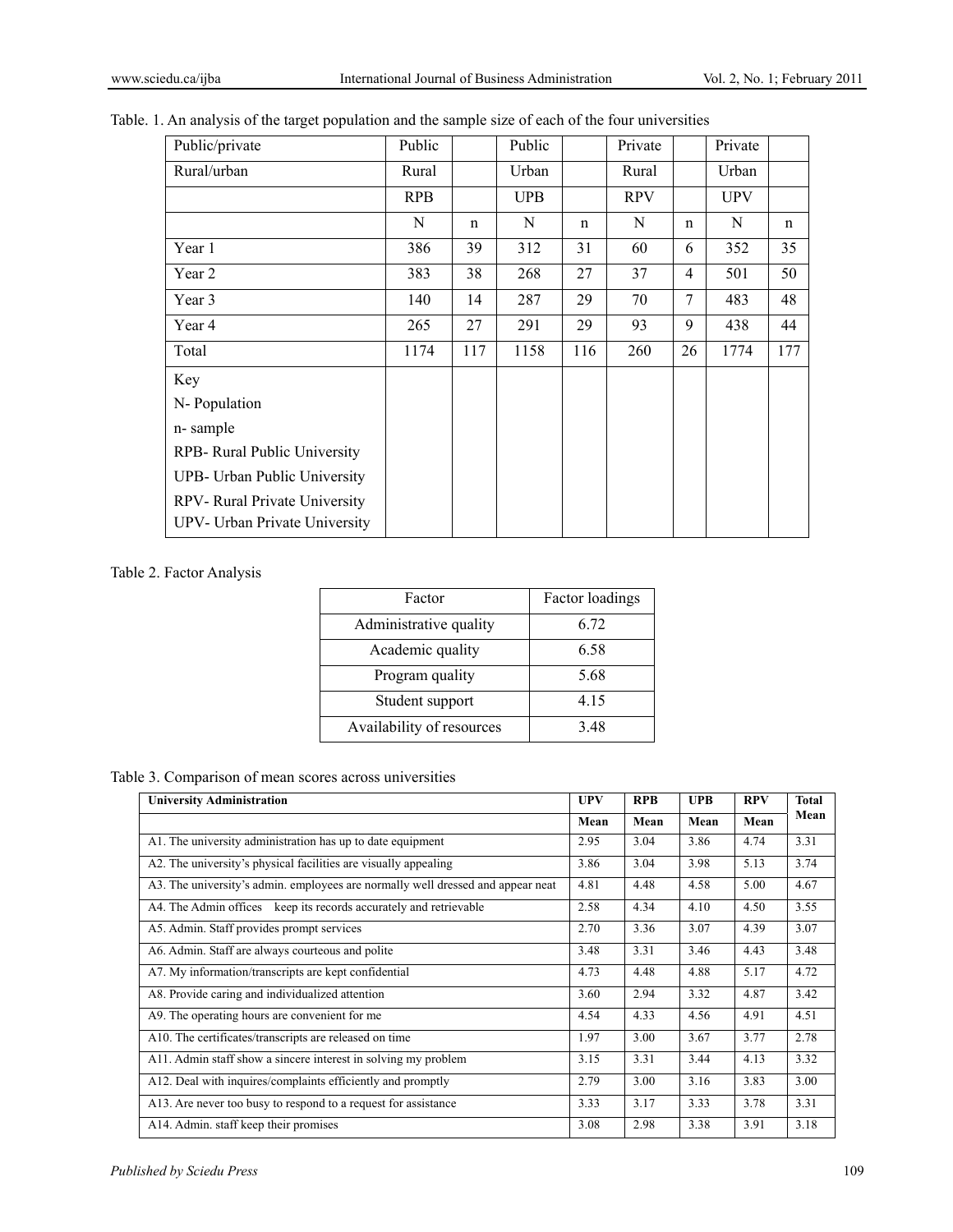| A15. Admin. staff show positive work attitude towards students      | 3.84         | 3.52               | 3.83         | 4.70         | 3.80                 |
|---------------------------------------------------------------------|--------------|--------------------|--------------|--------------|----------------------|
| Admin. staff communicate well with Students<br>A16.                 | 3.83         | 3.66               | 4.04         | 4.95         | 3.90                 |
| A17. Admin. staff have good knowledge of Systems/procedures         | 3.83         | 4.38               | 4.32         | 4.57         | 4.15                 |
| A18. Are easily contacted by telephone                              | 3.80         | 3.79               | 3.45         | 5.05         | 3.77                 |
| A19. Respect my confidentiality when I disclose information to them | 4.67         | 4.19               | 4.39         | 4.38         | 4.45                 |
| Average                                                             | 3.56         | 3.60               | 3.83         | 4.54         | 3.69                 |
| <b>University Lecture Halls</b>                                     | <b>UPV</b>   | <b>RPB</b>         | <b>UPB</b>   | <b>RPV</b>   | <b>Total</b>         |
|                                                                     | Mean         | Mean               | Mean         | Mean         | Mean                 |
| A20. The university has up to date equipment                        | 3.60         | 2.46               | 3.69         | 4.90         | 3.37                 |
| A21. The lecture halls are always clean and Neatly arranged         | 4.96         | 3.50               | 4.42         | 5.38         | 4.44                 |
| A22. The lecture halls are well lit for Conducive for learning      | 5.75         | 3.65               | 5.18         | 6.18         | 5.04                 |
| Average                                                             | 4.77         | 3.21               | 4.43         | 5.49         | 4.28                 |
| <b>University Cafeteria</b>                                         | <b>UPV</b>   | <b>RPB</b>         | <b>UPB</b>   | <b>RPV</b>   | <b>Total</b>         |
|                                                                     | Mean         | Mean               | Mean         | Mean         | Mean                 |
| A23. I get quick and courteous service                              | 2.87         | 3.28               | 3.86         | 4.52         | 3.32                 |
| A24. The food is always good and of right<br>Amount                 | 2.07         | 2.99               | 3.01         | 4.23         | 2.67                 |
| A25. The operating hours are convenient for me                      | 4.49         | 4.25               | 3.72         | 5.50         | 4.28                 |
| A26. Provides variety of foods to choose from                       | 3.36         | 4.09               | 3.79         | 4.64         | 3.74                 |
| A27. The prices charged are fair                                    | 1.91         | 3.83               | 5.13         | 3.27         | 3.32                 |
| A28. The staff are neat and clean                                   | 3.92         | 3.92               | 4.84         | 5.27         | 4.23                 |
| A29. Cafeteria is always tidy and clean                             | 3.85         | 3.72               | 4.80         | 5.09         | 4.12                 |
| Average                                                             | 3.21         | 3.73               | 4.17         | 4.65         | 3.67                 |
| <b>University Library</b>                                           | <b>UPV</b>   | <b>RPB</b>         | <b>UPB</b>   | <b>RPV</b>   | <b>Total</b>         |
|                                                                     | Mean         | Mean               | Mean         | Mean         | Mean                 |
| A30. The library staff are friendly and courteous                   | 4.06         | 3.82               | 4.32         | 5.35         | 4.13                 |
| A31. The library services are quick/fast                            | 4.15         | 4.15               | 4.28         | 5.39         | 4.25                 |
| A32. It is easy to access online journals                           | 3.23         | 3.18               | 3.17         | 5.05         | 3.30                 |
| The library is always clean and quite<br>A33.                       | 5.66         | 5.14               | 5.08         | 6.00         | 5.39                 |
| A34. It has available resource materials                            | 3.18         | 4.10               | 4.07         | 5.74         | 3.80                 |
| A35. The operating hours are convenient for me                      | 6.16         | 4.91               | 5.67         | 5.96         | 5.68                 |
| Average                                                             | 4.41         | 4.22               | 4.43         | 5.58         | 4.43                 |
| <b>University Residential Halls</b>                                 | <b>UPV</b>   | <b>RPB</b>         | <b>UPB</b>   | <b>RPV</b>   | <b>Total</b><br>Mean |
|                                                                     | Mean         | Mean               | Mean         | Mean         |                      |
| A36. They are always clean                                          | 4.52         | 3.62               | 3.98         | 5.18         | 4.20                 |
| A37. The staff are always courteous                                 | 4.04         | 3.46               | 4.20         | 4.55         | 3.98                 |
| A38. Are conducive for socialization                                | 4.38         | 3.88               | 5.05         | 3.95         | 4.42                 |
| A39. The facilities and equipment are adequate                      | 3.85         | 3.24               | 3.47         | 4.77         | 3.66                 |
| Average                                                             | 4.20         | 3.55               | 4.17         | 4.61         | 4.06                 |
| <b>University Switch Board</b>                                      | <b>UPV</b>   | <b>RPB</b><br>Mean | <b>UPB</b>   | <b>RPV</b>   | Total<br>Mean        |
| A40. Have a friendly and helpful tone                               | Mean<br>3.92 | 3.60               | Mean<br>3.77 | Mean<br>4.48 | 3.84                 |
| A41. Answers calls quickly                                          | 3.94         | 3.61               | 3.82         | 4.61         | 3.87                 |
| Average                                                             | 3.93         | 3.60               | 3.80         | 4.54         | 3.86                 |
| <b>Student Support</b>                                              | <b>UPV</b>   | <b>RPB</b>         | <b>UPB</b>   | <b>RPV</b>   | <b>Total</b>         |
|                                                                     |              | Mean               | Mean         | Mean         | Mean                 |
| A42. Supports me with work study when needed                        |              |                    |              |              |                      |
|                                                                     | Mean         |                    |              |              |                      |
|                                                                     | 4.40         | 4.02               | 3.97         | 4.83         | 4.21                 |
| A43. Offers employment to its graduates                             | 3.76         | 2.91               | 3.38         | 3.87         | 3.44                 |
| A44. Offers grants/scholarships to students<br>Average              | 5.19<br>4.45 | 3.13<br>3.35       | 3.60<br>3.65 | 4.78<br>4.49 | 4.22<br>3.96         |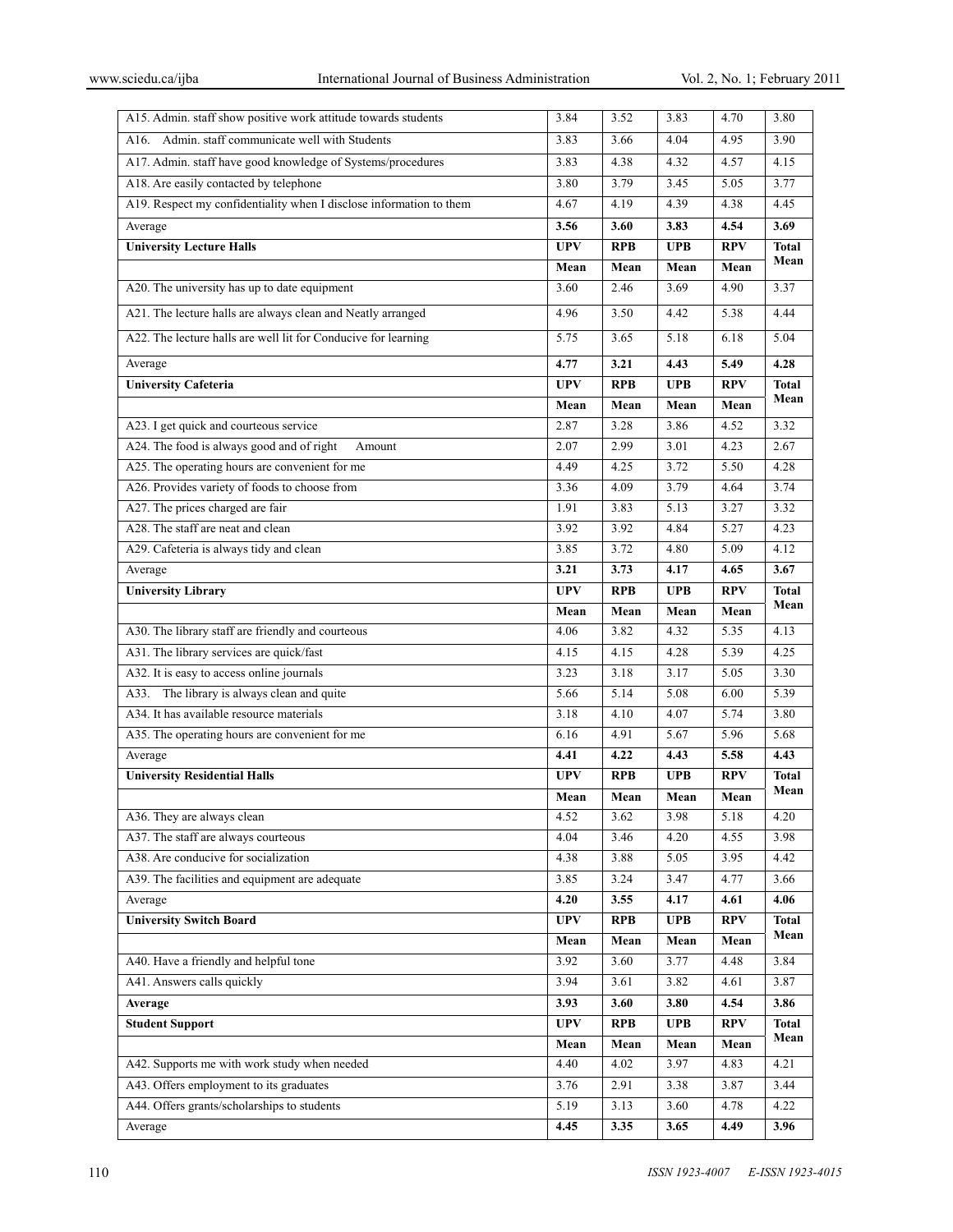Table 4. Comparison of mean scores across universities continued

| <b>University Academic Staff</b>                                              | <b>UPV</b>   | <b>RPB</b>   | <b>UPB</b>   | <b>RPV</b>   | <b>Total Mean</b> |
|-------------------------------------------------------------------------------|--------------|--------------|--------------|--------------|-------------------|
|                                                                               | Mean         | Mean         | Mean         | Mean         |                   |
| B1. Have the knowledge relating to the course content                         | 5.55         | 4.71         | 5.33         | 5.77         | 5.28              |
| B2. Deal with me in a caring and courteous manner                             | 4.89         | 4.08         | 4.37         | 5.23         | 4.56              |
| B3. Always ready to help                                                      | 5.11         | 4.25         | 4.33         | 5.73         | 4.71              |
| B4. Highly educated and experienced in their respective fields                | 5.35         | 4.88         | 5.46         | 5.90         | 5.28              |
| B5. Have a sincere interest to solve my problems                              | 4.99         | 4.01         | 4.21         | 5.52         | 4.55              |
| B6. Show positive attitude towards students                                   | 5.03         | 4.11         | 4.36         | 5.05         | 4.61              |
| B7. Communicate well in class<br>B8. Provide feedback on time                 | 5.10         | 4.46         | 4.76<br>4.27 | 5.09         | 4.83<br>4.29      |
| B9. Allocate sufficient and convenient time for consultation                  | 4.50<br>4.02 | 3.83<br>3.56 | 3.37         | 5.09<br>5.27 | 3.79              |
| B10. Are easily contacted by telephone                                        | 4.60         | 4.15         | 3.80         | 5.73         | 4.33              |
| B11. Respect my confidentiality when I disclose information to them           | 5.12         | 4.18         | 4.45         | 5.59         | 4.72              |
| Average                                                                       | 4.93         | 4.20         | 4.43         | 5.45         | 4.63              |
| University/Institution                                                        | <b>UPV</b>   | <b>RPB</b>   | <b>UPB</b>   | <b>RPV</b>   | <b>Total Mean</b> |
|                                                                               | Mean         | Mean         | Mean         | Mean         |                   |
| B12. Has professional appearance/image                                        | 4.98         | 4.10         | 4.91         | 5.71         | 4.76              |
|                                                                               |              |              |              |              |                   |
| B13. Hotel facilities and equipment are adequate and necessary                | 2.97         | 3.12         | 3.81         | 4.85         | 3.32              |
| B14. Academic facilities and equipment are adequate and necessary             | 3.61         | 3.29         | 3.86         | 5.50         | 3.68              |
| B15. Runs excellent quality programmes                                        | 4.28         | 4.12         | 4.30         | 5.30         | 4.29              |
| B16. Recreation facilities and equipment are adequate and necessary           | 2.70         | 2.68         | 3.01         | 4.50         | 2.86              |
| B17. Class sizes are kept to minimum to allow personal attention              | 4.30         | 2.54         | 2.82         | 5.05         | 3.48              |
| B18. Offers wide range of programmes with various specialization              | 4.70         | 3.93         | 4.51         | 4.76         | 4.44              |
| B19. Offers programmes with flexible syllabus and structure                   | 4.68         | 3.84         | 4.30         | 5.00         | 4.37              |
| B20. Has an ideal location with excellent campus layout and appearance        | 5.07         | 3.23         | 4.79         | 5.48         | 4.52              |
| B21. Offers highly reputable programmes                                       | 5.12         | 4.42         | 5.21         | 5.14         | 4.95              |
| B22. Its graduates are easily employable                                      | 4.95         | 4.28         | 5.25         | 5.18         | 4.86              |
| B23. I feel secure and confident while dealing with this institution          | 4.81         | 4.53         | 5.29         | 5.18         | 4.88              |
| B24. It provides services within reasonable/expected time frame               | 4.22         | 3.99         | 4.69         | 5.05         | 4.32              |
| B25. Promotes excellent counseling services                                   | 4.16         | 3.84         | 3.83         | 5.29         | 4.05              |
| B26. Health services are adequate and necessary                               | 2.71         | 2.39         | 4.42         | 5.90         | 3.23              |
| B27. Has standardized and simple service delivery procedures                  | 3.38         | 3.32         | 4.05         | 5.24         | 3.63              |
| Average                                                                       | 4.17         | 3.60         | 4.31         | 5.20         | 4.10              |
| <b>University Students' Concerns</b>                                          | <b>UPV</b>   | RPB          | <b>UPB</b>   | <b>RPV</b>   | <b>Total Mean</b> |
|                                                                               | Mean         | Mean         | Mean         | Mean         |                   |
| B28. Are treated equally and with respect by Staff                            | 3.57         | 3.48         | 3.96         | 4.09         | 3.67              |
| B29. Are given fair amount of freedom                                         | 3.37         | 4.34         | 4.85         | 3.50         | 4.02              |
| B30. Institution values feedback from students to improve service performance | 2.77         | 3.79         | 3.94         | 3.45         | 3.39              |
| B31. Institution encourages and promotes student union                        | 4.09         | 4.44         | 4.38         | 4.38         | 4.28              |
| B28. Are treated equally and with respect by Staff                            | 3.62         | 3.93         | 4.09         | 4.05         | 3.84              |
| B29. Are given fair amount of freedom                                         | 3.33         | 4.38         | 4.87         | 3.62         | 4.01              |
| Average                                                                       | 3.46         | 4.06         | 4.35         | 3.85         | 3.87              |
| <b>University Overall Evaluation</b>                                          | <b>UPV</b>   | <b>RPB</b>   | <b>UPB</b>   | <b>RPV</b>   | <b>Total Mean</b> |
|                                                                               | Mean         | Mean         | Mean         | Mean         |                   |
| C1. The quality of the institution's service is                               | 4.22         | 4.07         | 4.42         | 5.25         | 4.29              |
| C2. My feeling towards the institution's service can be described as          | 3.89         | 4.05         | 4.54         | 4.80         | 4.15              |
| C3. My visit to the institution in future will be                             | 4.32         | 4.69         | 4.91         | 4.95         | 4.61              |